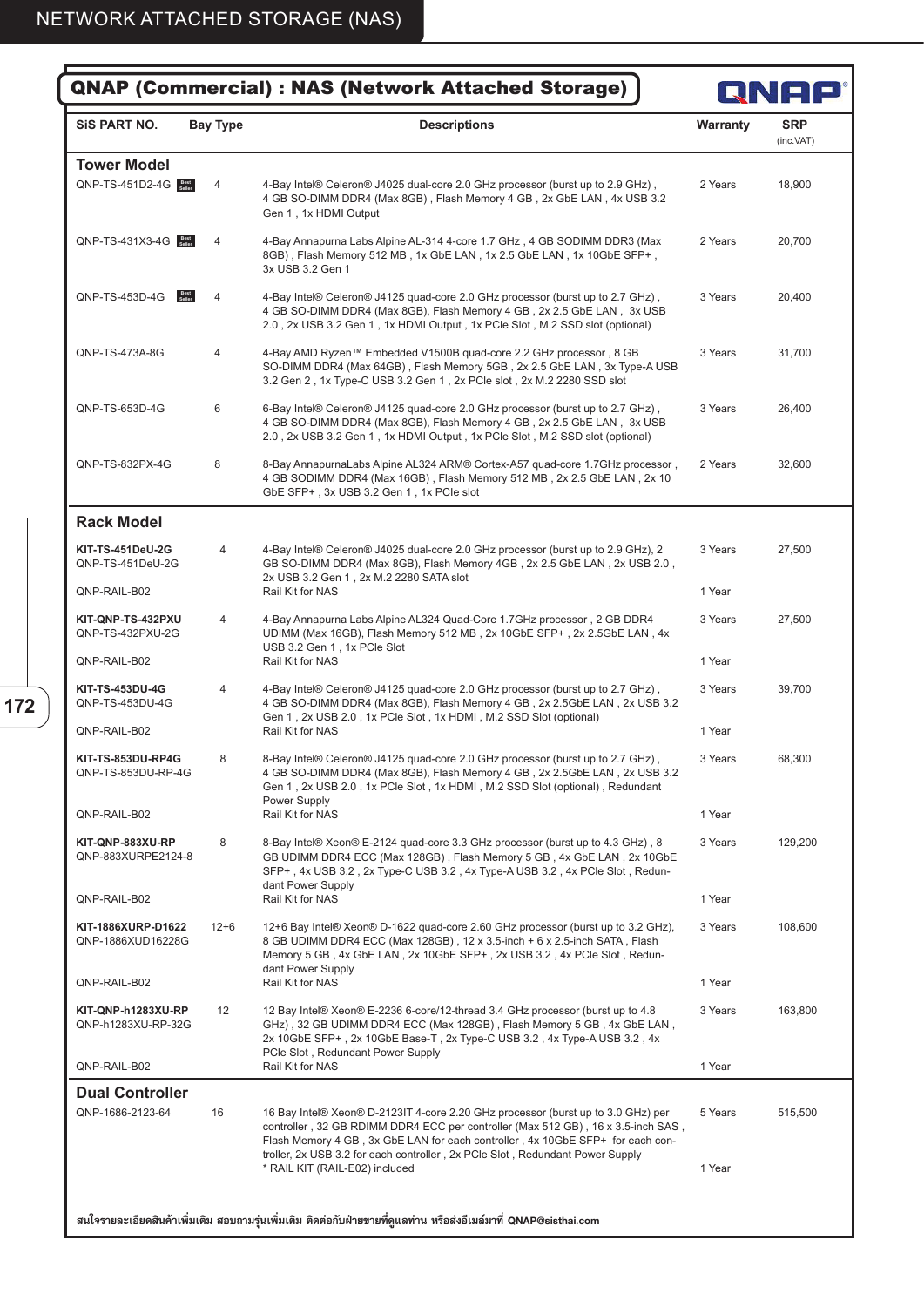|                                                                         | <b>QNAP: NAS (Network Attached Storage)</b>                                                                                                                         | RNAP                                                                                                                          |
|-------------------------------------------------------------------------|---------------------------------------------------------------------------------------------------------------------------------------------------------------------|-------------------------------------------------------------------------------------------------------------------------------|
| 2 Years Waranty<br><b>Carry-in SiS</b><br><b>QNAP ทุกรุ่นไม่รวม HDD</b> | <b>Best Seller</b>                                                                                                                                                  |                                                                                                                               |
| Model                                                                   | QNP-TS-251PLUS-2G                                                                                                                                                   | <b>ONP-TS-453Be-2G</b>                                                                                                        |
| Bay<br><b>CPU Frequency</b>                                             | $2$ Bay<br>Quad-Core Intel® Celeron® 2.0GHz (burst up to 2.42GHz)                                                                                                   | Intel Celeron Apollo Lake J3455 1.5 GHz                                                                                       |
| Memory<br><b>Flash Memory</b>                                           | 2GB DDR3L RAM (1 x 2GB) expandable RAM, up to 8GB<br>512MB                                                                                                          | Quad Core (up to 2.3 GHz)<br>2GB DDR3L SODIMM (2 x 1GB), max. 8GB<br>512MB DOM                                                |
| <b>Hard Disk Drive</b>                                                  | 2 x 2.5" or 3.5" SATA 6Gb/s, 3Gb/s<br>HDD or SSD; hot swappable trays<br>(Exclude Hard drive :ลูกค้าต้องซื้อมาเพิ่มเอง)                                             | 4x 2.5" or 3.5" SATA 6Gb/s, 3Gb/s                                                                                             |
| <b>Maximum Raw Capacity</b>                                             | 16TB                                                                                                                                                                | 40TB                                                                                                                          |
| <b>USB Port &amp; eSATA</b>                                             | 2 x USB 3.0 (Front: 1, Rear: 1)                                                                                                                                     | 5 x USB 3.0 port                                                                                                              |
| LAN                                                                     | 2 x USB 2.0 (Rear)<br>2 x Gigabit RJ-45 Ethernet port                                                                                                               | 2 GigaLan<br>(with 1 PCIe slot, up to 4 Gigabit LAN ports or 10GbE)                                                           |
| <b>RAID Support</b>                                                     | Single Disk JBOD, RAID 0, 1                                                                                                                                         | JBOD, RAID 0, 1, 5, 5+hot spare, 6, 6 +hot spare, 10, 10 +hot spare                                                           |
| <b>IP Camera Support</b><br>Other                                       | Included 2 (up to 40 channels via optional purchase)                                                                                                                | Default: 4, Max.: 40 (optional license purchase)                                                                              |
| <b>SRP</b> (inc. VAT)                                                   | 16,650                                                                                                                                                              | 22,220                                                                                                                        |
| 2 Years Waranty<br>Carry-in SiS<br>QNAP ทุกรุ่นไม่รวม HDD               |                                                                                                                                                                     |                                                                                                                               |
| <b>Model</b>                                                            | <b>QNP-TS-230</b>                                                                                                                                                   | QNP-TS-251D-2G                                                                                                                |
| Bay<br>Cpu frequency                                                    | 2 Bay                                                                                                                                                               | 2 Bay                                                                                                                         |
| <b>Memory</b>                                                           | Realtek RTD1295 Quad-core 1.4GHz processor,<br>64-bit ARM<br>2 GB DDR4 RAM, not expandable                                                                          | Intel® Celeron® J4005 dual-core 2.0 GHz processor<br>(burst up to 2.7 GHz)<br>2 GB SO-DIMM DDR4 (1 x 2 GB) max 8 GB (2 x 4GB) |
|                                                                         |                                                                                                                                                                     | **Memory Slot 2 x SO-DIMM DDR4**                                                                                              |
| <b>Flash memory</b><br><b>HDD</b>                                       | 4 GB (Dual boot OS protection)<br>2.5"/3.5" SATA 6Gbps (Exclude Hard drive :anAnieudeunuduleu)<br>2x SATA Bays, supporting upto 16TB Hard Drives and 4TB Commercial | 4GB (Dual boot OS protection)<br>2.5" & 3.5" SATA 6Gb/s, 3Gb/s                                                                |
| Usb port                                                                | <b>SSDs</b><br>2xUSB3.0, 1xUSB2.0                                                                                                                                   | 2 x USB 3.0, 3 x USB 2.0                                                                                                      |
| LAN                                                                     | 1 x Gigabit RJ-45 Ethernet port                                                                                                                                     | 1 GigaLan (with 1 PCIe slot, up to 3 Gigabit LAN ports or 5GbE/ 10GbE)                                                        |
| <b>RAID support</b>                                                     | Single Disk, JBOD, RAID 0, 1                                                                                                                                        | RAID 0, 1, JBOD, Single                                                                                                       |
| IP Camera support                                                       | Included 4 (up to 16 channels via optional purchase)                                                                                                                | 2 free camera licenses                                                                                                        |
| <b>SRP</b> (inc. VAT)                                                   | 7,380                                                                                                                                                               | 12,940                                                                                                                        |
| 2 Years Waranty<br>Carry-in SiS<br><b>QNAP ทุกรุ่นไม่รวม HDD</b>        |                                                                                                                                                                     |                                                                                                                               |
| <b>Model</b><br>Bay                                                     | <b>QNP-TS-231K</b><br>2 Bay                                                                                                                                         | QNP-TS-231P3-2G<br>2 Bay                                                                                                      |
| <b>CPU Frequency</b>                                                    | AnnapurnaLabs, an Amazon company Alpine AL-214, 4-core, 1.7GHz                                                                                                      | Annapurna Labs Alpine AL-314 1.7GHz Quad Core                                                                                 |
| Memory                                                                  | 1GB DDR3 , not expandable ** Maximum Memory 1 GB**                                                                                                                  | 2GB DDR3 SODIMM (Max. 8GB)                                                                                                    |
| <b>Flash Memory</b>                                                     | 512 MB (Dual boot OS protection)                                                                                                                                    | 512 MB (Dual boot OS protection)                                                                                              |
| <b>Hard Disk Drive</b>                                                  | 2.5"/3.5" SATA 6Gb/s HDD<br>Hot-swappable                                                                                                                           | 2.5"/3.5" SATA 6Gb/s HDD<br>Hot-swappable                                                                                     |
|                                                                         | (Exclude Hard drive :ลูกค้าต้องซื้อมาเพิ่มเอง)                                                                                                                      | (Exclude Hard drive :ลูกค้าต้องซื้อมาเพิ่มเอง)                                                                                |
| <b>Maximum Raw Capacity</b><br><b>USB Port &amp; eSATA</b>              | 3 x USB3.0                                                                                                                                                          | 3 x USB3.2                                                                                                                    |
| LAN                                                                     | 2 x RJ45 Gigabit LAN port                                                                                                                                           | 1 x 2.5GbE + 1 x GbE                                                                                                          |
| <b>RAID Support</b>                                                     | Single Disk RAID 0                                                                                                                                                  | Single Disk RAID 0                                                                                                            |
| IP Camera Support                                                       | Included 2 (up to 25 channels via optional purchase)                                                                                                                | Included 2 (up to 25 channels via optional purchase)                                                                          |
| Other                                                                   |                                                                                                                                                                     |                                                                                                                               |
| <b>SRP</b> (inc. VAT)                                                   | 8,860                                                                                                                                                               | 11,830                                                                                                                        |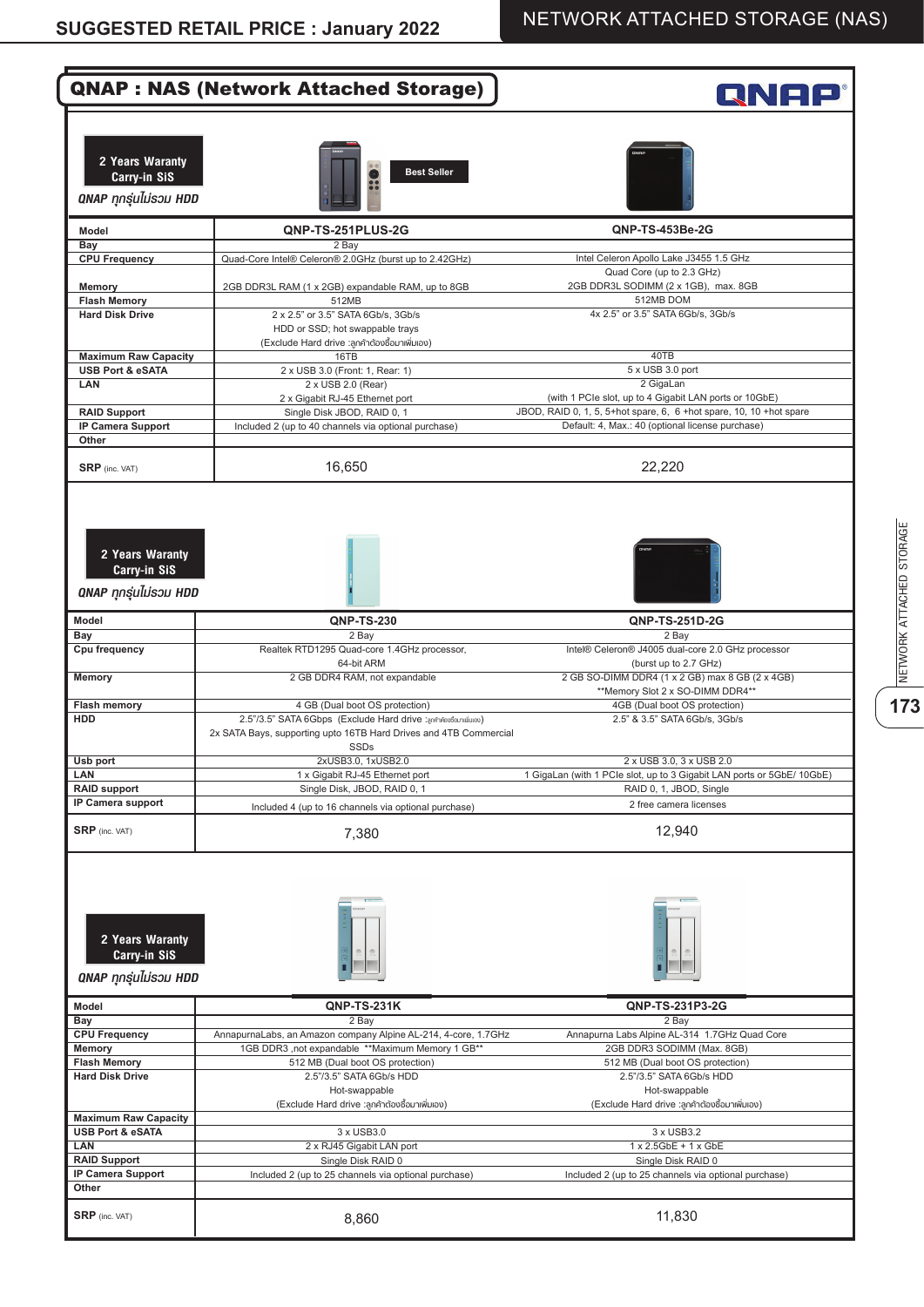|                                                                  | <b>QNAP : NAS (Network Attached Storage)</b>                                                                       | RNAP®                                                                         |  |  |
|------------------------------------------------------------------|--------------------------------------------------------------------------------------------------------------------|-------------------------------------------------------------------------------|--|--|
| 2 Years Waranty<br>Carry-in SiS<br><b>QNAP ทุกรุ่นไม่รวม HDD</b> |                                                                                                                    |                                                                               |  |  |
| <b>Model</b>                                                     | <b>QNP-TS-453B-4G</b>                                                                                              | QNP-TS-653B-4G                                                                |  |  |
| <b>CPU Frequency</b>                                             | Quad-Core Intel® Celeron® J3455 1.5GHz<br>(Burst up to 2.3GHz)                                                     | Quad-Core Intel® Celeron® J3455 1.5GHz<br>(Burst up to 2.3GHz)                |  |  |
| <b>Memory</b>                                                    | 4GB (2 x 2GB) (Expandable RAM, up to 8GB)                                                                          | 4GB (2 x 2GB) (Expandable RAM, up to 8GB)                                     |  |  |
| <b>Flash Memory</b>                                              | 512MB DOM                                                                                                          | 512MB DOM                                                                     |  |  |
| <b>Hard Disk Drive</b>                                           | 4 x 3.5" or 2.5" SATA II/III HDD & SSD<br>(Hard drive not included)                                                | 6 x 3.5" or 2.5" SATA II/III HDD & SSD<br>(Hard drive not included)           |  |  |
| <b>Maximum Raw Capacity</b>                                      | 40TB                                                                                                               | 60TB                                                                          |  |  |
| <b>USB</b>                                                       | 5 x USB 3.0 port                                                                                                   |                                                                               |  |  |
| <b>USB QuickAccess</b>                                           |                                                                                                                    | 5 x USB 3.0 port                                                              |  |  |
|                                                                  | USB Type-C                                                                                                         | USB Type-C                                                                    |  |  |
| <b>LAN</b>                                                       | 2x Gigabit RJ-45 Ethernet port (Wake on LAN)                                                                       | 2x Gigabit RJ-45 Ethernet port (Wake on LAN)                                  |  |  |
| <b>RAID Support</b>                                              | JBOD, RAID 0, 1, 5, 5+hot spare, 6, 10                                                                             | JBOD, RAID 0, 1, 5, 5+hot spare, 6, 6+hot spare, 10, 10+hot spare             |  |  |
| <b>IP Camera Support</b>                                         | Included 4 (up to 40 channels via optional purchase)                                                               | Included 4 (up to 40 channels via optional purchase)                          |  |  |
| <b>SRP</b> (inc. VAT)                                            | 30,950                                                                                                             | 38,810                                                                        |  |  |
| 2 Years Waranty<br>Carry-in SiS<br><b>QNAP ทุกรุ่นไม่รวม HDD</b> |                                                                                                                    |                                                                               |  |  |
| <b>Model</b>                                                     | <b>QNP-TVS-473E-4G</b>                                                                                             | QNP-TVS-873e-4G                                                               |  |  |
| <b>CPU Frequency</b>                                             | AMD R series RX-421BD 4-core 2.1 GHz,                                                                              | AMD R series RX-421BD 4-core 2.1 GHz,                                         |  |  |
|                                                                  | Turbo Core to 3.4 GHz                                                                                              | Turbo Core to 3.4 GHz                                                         |  |  |
| <b>Memory</b>                                                    | 4GB (2x 2GB) DDR4 SODIMM                                                                                           | 4GB (2x 2GB) DDR4 SODIMM                                                      |  |  |
| <b>Flash Memory</b>                                              | 512MB (DOM for dual OS)                                                                                            | 512MB (DOM for dual OS)                                                       |  |  |
| <b>Hard Disk Drive</b>                                           | 4x 2.5"/3.5" SATA 6Gb/s                                                                                            | 8x 2.5"/3.5" SATA 6Gb/s                                                       |  |  |
| <b>Maximum Raw Capacity</b>                                      | 40TB                                                                                                               | 80TB                                                                          |  |  |
| <b>USB &amp; eSATA</b>                                           | 4 xUSB 3.0 port                                                                                                    | 4 xUSB 3.0 port                                                               |  |  |
| LAN                                                              | 4 GigaLan, optional 10GbE via PCIe card                                                                            | 4 GigaLan, optional 10GbE via PCIe card                                       |  |  |
| <b>RAID Support</b>                                              | JBOD, RAID 0, 1, 5, 5 + Hot Spare, 6, 6 + Hot Spare,                                                               | JBOD, RAID 0, 1, 5, 5 + Hot Spare, 6, 6 + Hot Spare,                          |  |  |
|                                                                  | 10, 10 + Hot Spare                                                                                                 | 10, 10 + Hot Spare                                                            |  |  |
| <b>IP Camera Support</b>                                         | Included 4 (up to 72 channels via optional purchase)                                                               | Included 4 (up to 72 channels via optional purchase)                          |  |  |
| <b>SRP</b> (inc. VAT)                                            | 40,400                                                                                                             | 52,530                                                                        |  |  |
| 2 Years Waranty<br>Carry-in SiS<br><b>QNAP ทุกรุ่นไม่รวม HDD</b> |                                                                                                                    |                                                                               |  |  |
| <b>Model</b>                                                     | QNP-TVS-682-i3-8G                                                                                                  | QNP-TVS-882-i5-16G                                                            |  |  |
| <b>CPU Frequency</b>                                             | Intel® Core™ i3-6100 3.7 GHz dual-core processor                                                                   | Intel® Core™ i5-6500 3.6 GHz quad-core processor                              |  |  |
| <b>Memory</b>                                                    | 8GB DDR4 (pre-installed 4GB x 2)<br>and expandable RAM, up to 32GB (8GB x 4)                                       | 16GB DDR4 (pre-installed 8GB x 2)<br>and expandable RAM, up to 32GB (8GB x 4) |  |  |
| <b>Flash Memory</b>                                              |                                                                                                                    | 512MB                                                                         |  |  |
| M.2 Slot                                                         |                                                                                                                    | 2 x M.2 2242/2260/2280/22110 SATA 6Gb/s SSD (M.2 SSD is not included)         |  |  |
| <b>PCIe Slot</b>                                                 |                                                                                                                    | 2 (1* PCle Gen3 x16; 1* PCle Gen3 x4)                                         |  |  |
| <b>Hard Disk Drive</b>                                           | 4 x 2.5"/3.5" hard drive or SSD & 2 x 2.5"<br>SSD (Hard drive not included)                                        | 6 x 2.5"/3.5" hard drive or SSD & 2 x 2.5"<br>SSD (Hard drive not included)   |  |  |
| <b>HDMI Output</b>                                               |                                                                                                                    | 3 (HDMI 1.4b x2, HDMI 2.0 x1)                                                 |  |  |
| <b>Audio Input &amp; Output</b>                                  |                                                                                                                    |                                                                               |  |  |
| <b>USB &amp; eSATA</b>                                           | Audio In: 2 x 6.3mm MIC In & 2 x built-in speaker, 1 x 3.5mm Line-out jack<br>5 x USB 3.0 port (front: 1; rear: 4) |                                                                               |  |  |
| LAN                                                              | 4 x Gigabit Ethernet port (RJ-45)                                                                                  |                                                                               |  |  |
| <b>RAID Support</b>                                              | JBOD, RAID 0, 1, 5, 5+hot spare, 6, 10                                                                             | RAID 0,1, 5, 6, 10, + hot spare, JBOD single                                  |  |  |
| <b>IP Camera Support</b>                                         |                                                                                                                    | Included 8 (up to 80 channels via optional purchase)                          |  |  |
| $SRP$ (inc. VAT)                                                 | 55,500                                                                                                             | 77,900                                                                        |  |  |
|                                                                  |                                                                                                                    |                                                                               |  |  |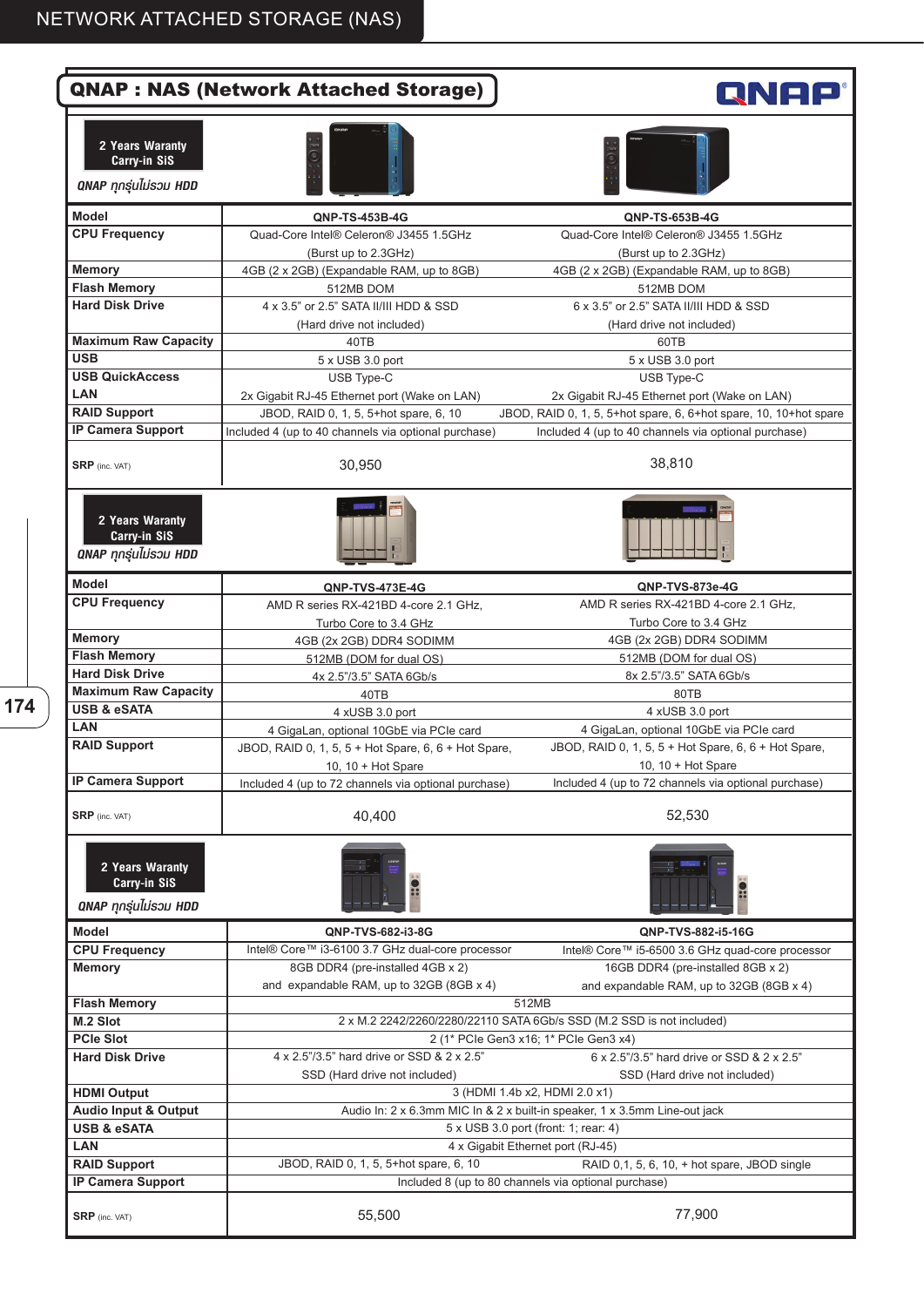#### **Synolog** Synology : NAS (Network Attached Storage) **PART NO. Description SRP** (inc.VAT) **J & Value Series** SNG-DS420J 4-bay DiskStation, Realtek RTD 1296 (4 Core/ 1.4 GHz), 1GB DDR4, 1x1GbE Base T, 10,300 Warranty 2 Yrs. Carry-in **PLUS Series** 4-bay DiskStation, Intel Celeron J4025 (2 Core/ 2.0 GHz (turbo to 2.9 GHz)), 2GB DDR4 (Max. 6GB), 16,900 2 x M.2 NVMe SSD, 2x1GbE Base T, Warranty 3 Yrs. Carry-in (ต่อประกันได้เป็น 5 ปี(EW201)) SNG-DS920PLUS 4-bay DiskStation (up to 9-bay), Intel Celeron J4125 (4 Core/ 2.0 GHz (turbo to 2.7 GHz)), 18,800 4GB DDR4 (Max. 8GB), 2 x M.2 NVMe SSD, 2x1GbE Base T, Warranty 3 Yrs. Carry-in (ต่อประกันได้เป็น 5 ปี(EW201)) SNG-DS1520PLUS **NEW** 5-bay DiskStation (up to 15-bay), Intel Celeron J4125 (4 Core/ 2.0 GHz (turbo to 2.7 GHz)), 8GB DDR4 24,100 2 x M.2 NVMe SSD, 4x1GbE Base T, Warranty 3 Yrs. Carry-in (ต่อประกันได้เป็น 5 ปี(EW201)) SNG-DS1621PLUS NEW 6-bay DiskStation (up to 16-bay), AMD Ryzen V1500B (4 Core/ 2.2 GHz), 4GB DDR4 (Max. 32GB), 27,000 2 x M.2 NVMe SSD, 4x1GbE Base T, 10GbE NIC (Optional), Warranty 3 Yrs. Carry-in (ต่อประกันได้เป็น 5 ปี(EW201)) SNG-DS1821PLUS NEW 8-bay DiskStation (up to 18-bay), AMD Ryzen V1500B (4 Core/ 2.2 GHz), 4GB DDR4 (Max.32GB), 32,400 2 x M.2 NVMe SSD, 4x1GbE Base T, 10GbE NIC (Optional), Warranty 3 Yrs. Carry-in (ต่อประกันได้เป็น 5 ปี(EW201)) KIT-SNG-RS820RPPLUS 4-bay RackStation (up to 8-bay), Intel Atom C3538 (4 Core/ 2.1 GHz), 2GB DDR4 (Max. 18GB), 48,300<br>A SNG-RS820RPPLUS 4x1GbE Base T. 10GbE NIC & M.2 SATA SSD (Optional). Redundant Power. Warranty 3 Yrs. C - SNG-RS820RPPLUS 4x1GbE Base T, 10GbE NIC & M.2 SATA SSD (Optional), Redundant Power, Warranty 3 Yrs. Carry-in - SNG-RKS1317 (ต่อประกันได้เป็น 5 ปี(EW202)) (Optional : SiS Advance Replacement (SAR)) KIT-SNG-RS1221PLUS NEW KIT-SNG-RS1221PLUS 8-bay RackStation (up to 12-bay), AMD Ryzen V1500B ( 4 Core/ 2.2 GHz), 4GB DDR4 (Max. 32GB), 46,299 - SNG-RS1221PLUS 4x1GbE Base T, 10GbE NIC & M.2 SATA SSD (Optional), Warranty 3 Yrs. Carry-in (ต่อประกันได้เป็น 5 ปี (EW202)) (Optional : SiS Advance Replacement (SAR)) **KIT-SNG-RS1221RPPLUS NEW** KIT-SNG-RS1221RPPLUS **NEXI Alteration (up to 12-bay), AMD** Ryzen V1500B ( 4 Core/ 2.2 GHz), 4GB DDR4 (Max. 32GB),<br>- SNG-RS1221RPPLUS Next Ax1GbE Base T, 10GbE NIC & M.2 SATA SSD (Optional), Redundant Power, Warranty 3 Yrs. - SNG-RS1221RPPLUS 4x1GbE Base T, 10GbE NIC & M.2 SATA SSD (Optional), Redundant Power, Warranty 3 Yrs. Carry-in - SNG-RKS1317 (ต่อประกันได้เป็น 5 ปี(EW202)) (Optional : SiS Advance Replacement (SAR)) KIT-SNG-RS2418RPPLUS 12-bay RackStation (up to 24-bay), Intel Atom C3538 ( 4 Core/ 2.1 GHz), 4GB DDR4 (Max. 64GB), 78,300 - SNG-RS2418RPPLUS 4x1GbE Base T, 10GbE NIC & M.2 SATA SSD (Optional), Redundant Power, Warranty 3 Yrs. with Synology Replacement Service (SRS) (ต่อประกันได้เป็น 5 ปี(EW202)) **XS / XS+ Series** 6-bay DiskStation (up to 16-bay), Intel Xeon D-1527 (4 Core/ 2.2 GHz (turbo to 2.7 GHz)), 54,000 **SNG-DS1621XSPLUS NEW** 8GB DDR4 (Max. 32GB), 2x M.2 2280 NVMe SSD, 2x1GbE Base T, 1x10GbE Base T, Warranty 5 Yrs. Carry-in KIT-SNG-RS3621RPXS NEW 12-bay RackStation (up to 36-bay), Intel Xeon D-1531 (6 Core/ 2.2 GHz (turbo to 2.7GHz)), 129,3999<br>- SNG-RS3621RPxs 8GB DDR4 (Max. 64GB). 4x1GbE Base T. 10GbE NIC support (optional). Redundant power. KIT-SNG-RS3621RPXS NEW SNG-RS3621RPxs 8GB DDR4 (Max. 64GB), 4x1GbE Base T, 10GbE NIC support (optional), Redundant power,<br>SNG-RKS1317 866 SNG-RAM Warranty 5 Yrs Carry-in (\*\* Ontional : SiS Advance Replacement(SAR)) - SNG-RKS1317 Warranty 5 Yrs. Carry-in (\*\* Optional : SiS Advance Replacement(SAR)) KIT-SNG-RS3621XSplus NEW KIT-SNG-RS3621XSplus 12-bay RackStation (up to 36-bay), Intel Xeon D-1541, 8 Core 2.1 GHz (turbo to 2.7GHz), 160,999 - SNG-RS3621XSplus 8 GB RAM (Max. 64GB/ 4 Slots), 2x10GbE Base T, 4x1GbE Base T, Redundant power,<br>- SNG-RKS1317 Warranty 5 Yrs. Carry-in (\*\* Optional : SiS Replacement Service) KIT-SNG-RS4021XSplus NEW KIT-SNG-RS4021XSplus 16-bay RackStation (up to 40-bay), Intel Xeon D-1541, 8 Core 2.1 GHz (turbo to 2.7GHz), 200,599 - SNG-RS4021XSplus 16 GB RAM (Max. 64GB/ 4 Slots), 2x10GbE Base T, 4x1GbE Base T, Redundant power,<br>- SNG-RKS1317 SWATTATY 5 Yrs. Carry-in (\*\* Optional : SiS Replacement Service) Warranty 5 Yrs. Carry-in (\*\* Optional : SiS Replacement Service) **SAS Series** KIT-SNG-SA3400 12-bay RackStation (up to 180-bay), Intel Xeon D-1541, 8 Core 2.1 GHz (turbo to 2.7GHz), 213,000 - SNG-SA3400 16GB RAM (Max. 128GB, 4 Slots), 4x1GbE Base T, 2x10GbE Base T, Redundant power,<br>- SNG-RKS1317 1986 1987 - Warranty 5 Yrs. Carry-in (\*\* Ontion : SiS Advance Replacement) - SNG-RKS1317 Warranty 5 Yrs. Carry-in (\*\* Option : SiS Advance Replacement) KIT-SNG-SA3600 12-bay RackStation (up to 180-bay), Intel Xeon D-1567 (12 Core 2.1 GHz (turbo to 2.7GHz)), 280,000 - SNG-SA3600 16GB RAM (Max. 128GB, 4 Slots), 4x1GbE Base T, 2x10GbE Base T, Redundant power, 5NG-RKS1317 16GB RAM (Max. 128GB, 4 Slotion: SiS Advance Replacement) Flash Storage (SSD 2 Warrnaty 5 Yrs. Carry-in (\*\* Option : SiS Advance Replacement) Flash Storage (SSD 2.5") **Flash Storage (SSD 2.5")** KIT-SNG-FS3600 KIT-SNG-FS3600 24-bay 2.5'' SAS/SATA All-fl ash storage (up to 72-bay), Intel Xeon D-1567, 12 Core 2.1 GHz 320,000 - SNG-FS3600 (turbo to 2.7 0GHz), 16GB RAM (Max. 128GB, 4 Slots), 4x1GbE Base T, 2x10GbE Base T,<br>- SNG-RKS1317 Redundant power. Warranty 5 Yrs. Carry-in (\*\* Option : - SNG-RKS1317 Redundant power, Warranty 5 Yrs. Carry-in (\*\* Option : SiS Advance Replacement)<br>RIT-SNG-FS6400 74-hay 2 5" SAS/SATA All-flash storage (up to 72-hay) Intel Xeon D-1567 12 Core KIT-SNG-FS6400 24-bay 2.5'' SAS/SATA All-fl ash storage (up to 72-bay), Intel Xeon D-1567, 12 Core 2.1 GHz 437,800 - SNG-FS6400 (turbo to 2.7 0GHz), 16GB RAM (Max. 128GB, 4 Slots), 4x1GbE Base T, 2x10GbE Base T, - SNG-RKS1317 Redundant power, Warranty 5 Yrs. Carry-in (\*\* Option : SiS Advance Replacement) **Dual Controller (Active - Passive)** KIT-SNG-SA3200D 12-bay RackStation (up to 36-bay), Dual controller Active-Passive, Intel Xeon D-1521, 260,000 - SNG-SA3200D 4 Core 2.4 GHz (turbo to 2.7 GHz) per Controller, 8GB RAM (Max. 64GB, 4 Slots) per Controller, 2x1GbE Base T per Controller, 1x10GbE Base T per Controller, Warranty 5 Yrs. Carry-in (\*\* Option : SiS Advance Replacement) **IP SAN Storage - Dual Controller (Active - Active)** KIT-SNG-UC3200 12-bay 3.5"/2.5" SAS SSD/HDD Active-Active iSCSI Server (up to 36-bay), Intel Xeon D-1521, 220,000 SNG-UC3200 4 Core 2.4 GHz, (turbo up to 2.7 GHz) per Controller, 8 GB RAM (Max. 64GB, 4 Slots) per Controller,<br>: SNG-RKS1317 2x1GbE Base T per Controller, 1x10GbE Base T per Controller, Warranty 5 Yrs. Carry-in (\*\* Option 2x1GbE Base T per Controller, 1x10GbE Base T per Controller, Warranty 5 Yrs. Carry-in (\*\* Option : SiS Advance Replacement) **Synology SSD 2.5", SSD M.2** SNG-SAT5200-480G 480GB 2.5" Enterprise-Grade SATA SSD Warranty 5 Yrs.<br>SNG-SAT5200-960G 480GB 2.5" Enterprise-Grade SATA SSD Warranty 5 Yrs. 6,200 461 10.800 5 10.800 5 10.800 5 10. SNG-SAT5200-960G 960GB 2.5" Enterprise-Grade SATA SSD Warranty 5 Yrs. 10,800 SNG-SAT5200-1920G 1.92TB 2.5" Enterprise-Grade SATA SSD Warranty 5 Yrs.<br>19,800 SNG-SAT5200-3840G 3.84TB 2.5" Enterprise-Grade SATA SSD Warranty 5 Yrs. SNG-SAT5200-3840G 3.84TB 2.5" Enterprise-Grade SATA SSD Warranty 5 Yrs.<br>SNG-SNV3400-400G 400GB 400GB M.2 2280 NVMe SSD Warranty 5 Yrs. 35,799 35,799 SNG-SNV3400-400G 400GB M.2 2280 NVMe SSD Warranty 5 Yrs. 5,100 400GB M.2 22110 NVMe SSD Warranty 5 Yrs. **SiS Advance Replacement (SAR) 3 YRS.**<br>SNG-SAR-RS820P-3Y SiS SNG-SAR-RS820P-3Y SiS 3 Years onsite advanced replacement service for RS820(RP)+ Series without rail SNG-SAR-RS1221P-3Y SiS 3 Years onsite advanced replacement service for RS1221(RP)+ Series without rail SNG-SAR-RS1221P-3Y SiS 3 Years onsite advanced replacement service for RS1221(RP)+ Series without rail **SiS Advance Replacement (SAR) 5 YRS.**<br>SNG-SAR-XSP-5Y SiS SiS 5 Years onsite advanced replacement service for RS3621RPxs, RS3621XS+, RS4021xs+ Series Call without rail SNG-SAR-SA-5Y SiS 5 Years onsite advanced replacement service for SA3400, SA3600, SA3200D Series without rail Call<br>SNG-SAR-FS-5Y SiS 5 Years onsite advanced replacement service for FS3400. FS3600. FS6400 Series without rai SiS 5 Years onsite advanced replacement service for FS3400, FS3600, FS6400 Series without rail

**175**NETWORK ATTACHED STORAGE **VETWORK ATTACHED STORAGE** 

175